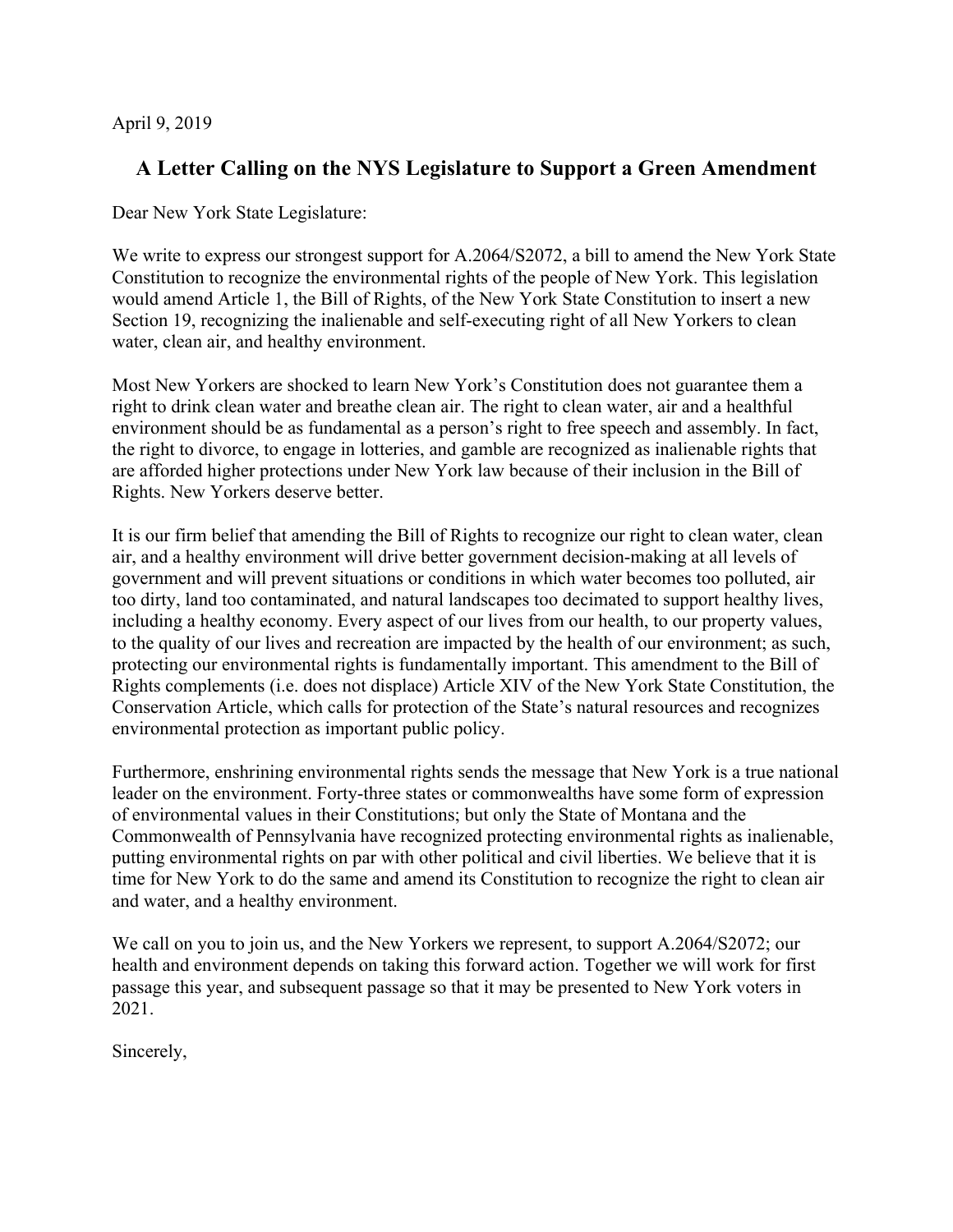Peter Iwanowicz, Environmental Advocates of New York Maya K. van Rossum, Delaware Riverkeeper Network Lyna Hinkel, 350NYC Kevin Chlad, Adirondack Council Neil F. Woodworth, Adirondack Mountain Club Tara A Sumner, Advocates for Springfield Andra Leimanis, Alliance for a Green Economy Nate Drag, Alliance for the Great Lakes Tom Pritchard, Arnold Lake Association Barbara Heinzen, Barbets Duet Heather Dolin, Bethlehem Indivisible Jeremy Snyder, Bethlehem Tomorrow Emily Marynczak, BethlehemNYIndivisible Justin Green, Big Reuse Adam Flint, Binghamton Regional Sustainability Coalition Jennifer Scarlott, Bronx Climate Justice North Jill Wiener, Catskill Citizens for Safe Energy Wes Gillingham, Catskill Mountainkeeper Bob Cohen, Citizen Action of New York Barbara J Warren, Citizens' Environmental Coalition Lynn Meyer, Citizens' Climate Lobby of NY Kathleen A Curtis, Clean and Healthy New York Maura Stephens, Coalition to Protect New York Malcolm D Bliss, Common Energy Anthony Breuer / Donald Hebbard, Compressor Free Franklin Trellan Smith / Dan Taylor, Concerned Residents of Oxford Michael Bucci, Deep Green Resistance New York City Mark Warford, Delmar Farmer's Market Caroline E Fenner, Dutchess County Progressive Action Alliance Peter Lehner, Earthjustice Margaret McCasland, Earthcare Working Group, New York Yearly Meeting (Quakers) Amy Rosmarin, Earthkeeper Health Resources Melissa A. Troutman, Earthworks Doug Couchon, Elmirans and Friends Against Fracking Alex Beauchamp, Food & Water Watch Irene Weiser, Fossil Free Tompkins Mary T. Finneran, FrackBustersNY Yvonne Taylor, Gas Free Seneca Patti Wood, Grassroots Environmental Education Maya K. van Rossum, Green Amendments For The Generations Earl Callahan, Hemp Project New York Sebastian Askenazy, Indivisible Brooklyn Wendy Seligson, Jewish Climate Action Network NYC Laura Bierman, League of Women Voters of New York State Richard Amper, Long Island Pine Barrens Society Tammie S. Williams, Long Island Progressive Coalition (LIPC) Otto Butz, Milford Doers